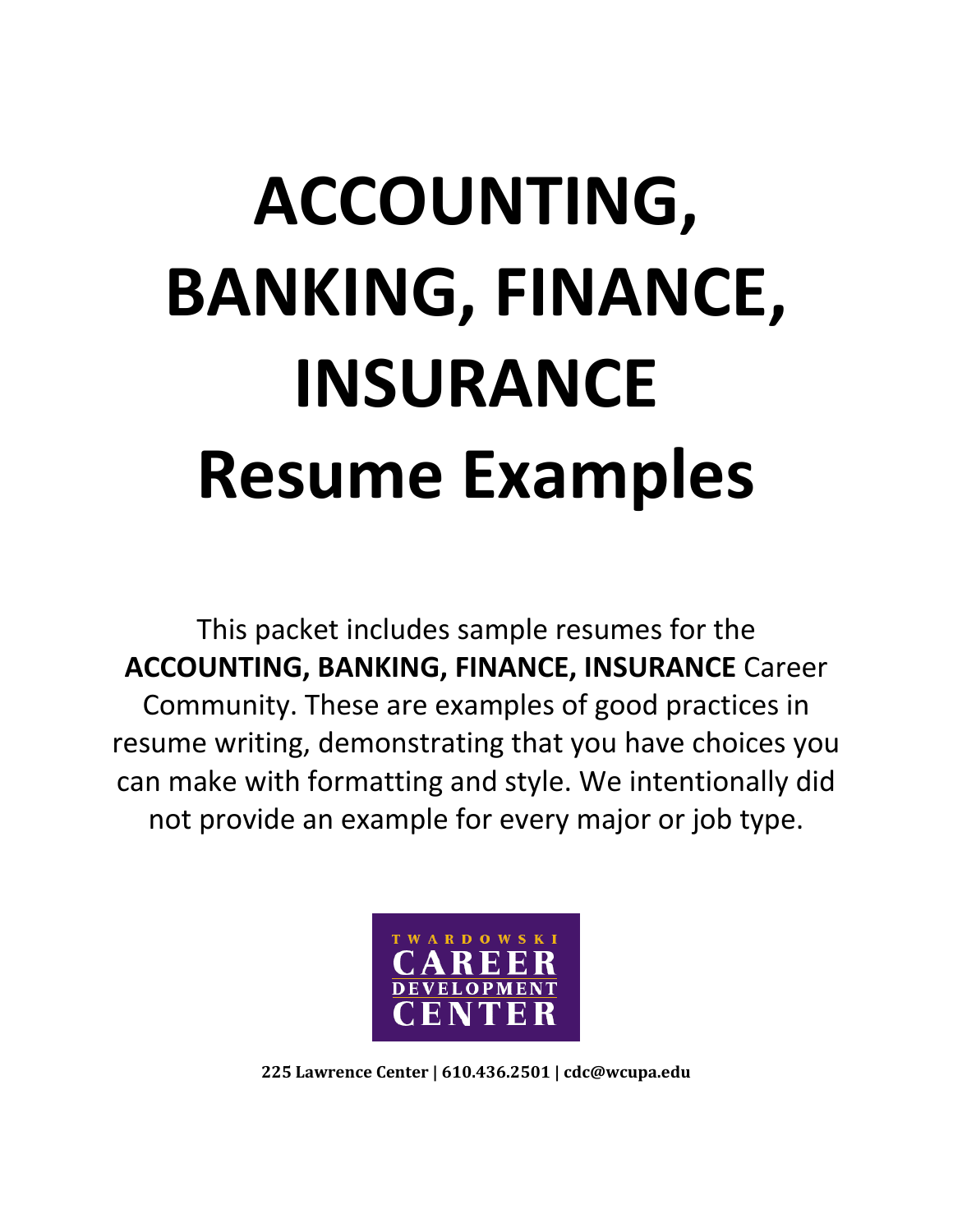# Montgomery Thompson

| 332 Dawn Road, Lewistown, PA 19096 |                                                                                                                                                                                                                                                                                                                                                                                                                                                                                 | Cell Phone: 610-654-3210                           | Email:MT654321@wcupa.edu |
|------------------------------------|---------------------------------------------------------------------------------------------------------------------------------------------------------------------------------------------------------------------------------------------------------------------------------------------------------------------------------------------------------------------------------------------------------------------------------------------------------------------------------|----------------------------------------------------|--------------------------|
| <b>EDUCATION:</b>                  | West Chester University, West Chester, PA<br>May 2017<br>Bachelor of Science in Accounting<br>AACSB accredited program<br>٠<br>GPA: 3.39; Dean's List Fall 2015, Spring 2016<br>٠<br>Graduating in May with 150 credits; academic plan available upon request<br>٠<br>Plan to sit for CPA exam in December 2017<br>٠                                                                                                                                                            |                                                    |                          |
|                                    | General education preparation                                                                                                                                                                                                                                                                                                                                                                                                                                                   | <b>Bucks County Community College, Newtown, PA</b> | August 2013 - May 2014   |
| <b>EXPERIENCE:</b>                 | <b>Assistant</b><br>٠                                                                                                                                                                                                                                                                                                                                                                                                                                                           | <b>Legacy Planning Partners, West Chester, PA</b>  | April 2016 - current     |
|                                    | Utilize Excel and QuickBooks to organize and audit client financial records and<br>analyze investment patterns<br>Communicate and work effectively on teams in a corporate environment<br>٠<br>Develop knowledge of IRAs, inflation, stocks, present/future values through project<br>٠<br>assignments and Internet research                                                                                                                                                    |                                                    |                          |
|                                    | Kreischer Miller, Horsham, PA<br>June 2016 - August 2016<br>Audit Intern<br>Assisted Senior Accountants with mailing client confirmations, updating internal<br>٠<br>control forms, and preparing depreciation schedules using proprietary software<br>Prepared basic work papers in Excel to test client accounts such as cash, prepaid<br>٠<br>expenses, accrued expenses, and fixed assets<br>Supported Senior Accountants and Directors on the Audit & Accounting Team<br>٠ |                                                    |                          |
|                                    | Wawa, Roslyn & West Chester, PA<br>June 2015 - April 2016<br>Beverage Storage, Cash Register, and Deli Associate<br>Developed a faster way to stock the refrigerator, which the manager implemented as<br>a standard training protocol for all other employees<br>Received a raise the first week for displaying strong work ethic and positive attitude<br>٠<br>One of the few workers within the store able to adapt and perform various roles<br>٠                           |                                                    |                          |
|                                    | September 2014 - May 2015<br><b>Aramark Catering, West Chester, PA</b><br><b>Event Assistant</b><br>Worked in teams to set coordinate events of up to 200 attendees<br>٠<br>Employee of the Month in April 2015<br>٠<br>Requested to work more hours by managers due to positive job performance<br>٠                                                                                                                                                                           |                                                    |                          |
| <b>SKILLS:</b>                     | Aptitude for quantitative and analytical projects<br>٠<br>Work well with diverse groups of people, in teams and one-on-one<br>٠<br>Possess strong work ethic and motivation<br>٠<br>Proficient with QuickBooks, Microsoft Word, Excel, Outlook, and SharePoint<br>٠                                                                                                                                                                                                             |                                                    |                          |
| <b>ACTIVITIES:</b>                 | Accounting Society, West Chester University, 2014 - current<br>Flag football (intramural), West Chester University, 2015 - current<br>Strength training<br>Golf Team in High School                                                                                                                                                                                                                                                                                             |                                                    |                          |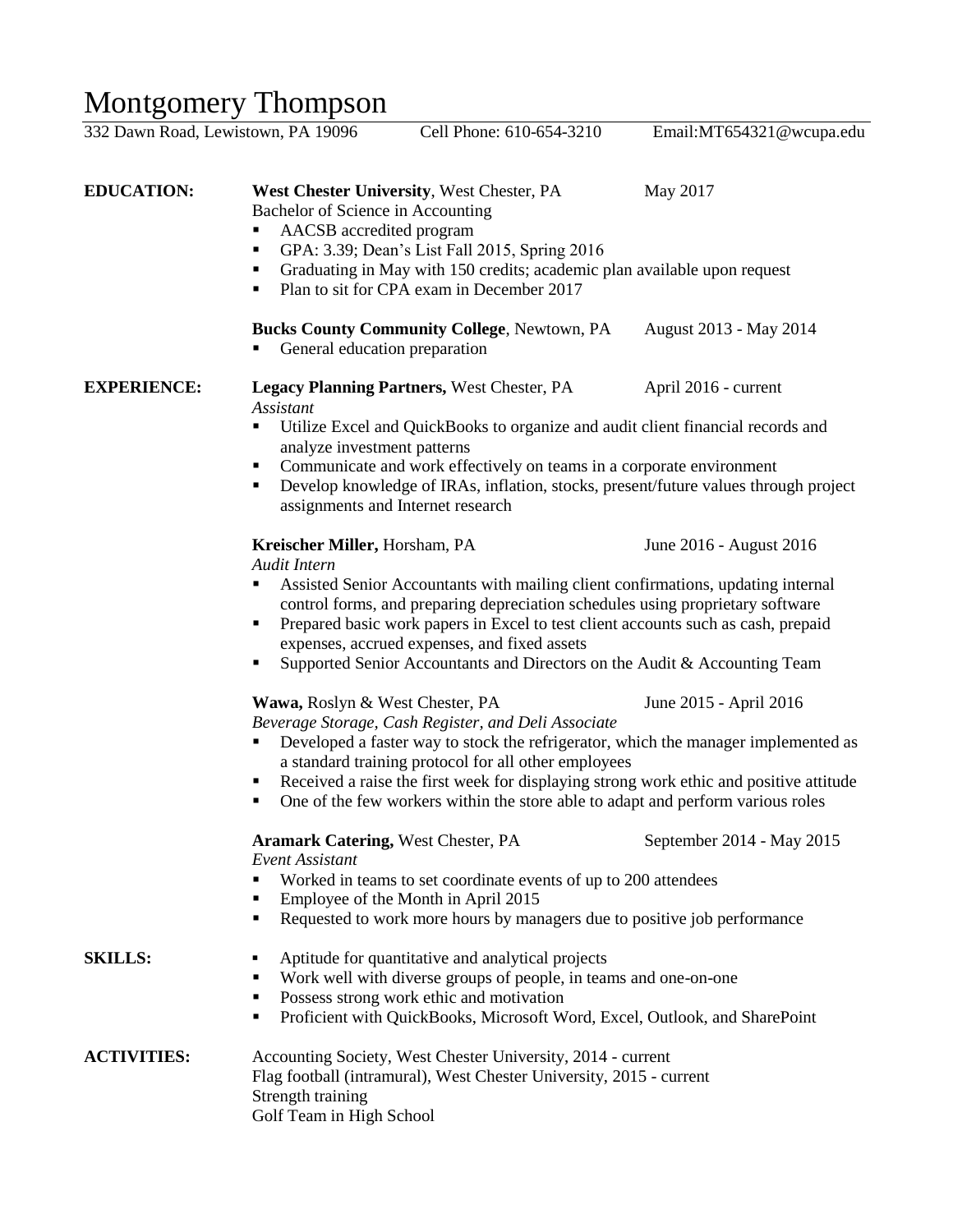## **NICK PANNOCK**

### 24 Marvel Road • Media, PA 19004 • 484-555-1234 E-mail Address: [NP456789@wcupa.edu](mailto:NP456789@wcupa.edu) <https://www.linkedin.com/nhome/>

## **OBJECTIVE:**

To utilize my excellent leadership skills, ability to learn quickly, and entrepreneurial acumen in a sales and business development role

## **EDUCATION:**

West Chester University of Pennsylvania, West Chester, PA December 2017 **Bachelor of Science in Finance** AACSB Accredited Program GPA: 3.35

**EXPERIENCE:**

Teller

- Greet customers and establish a positive environment for banking
- Responsible for reconciling cash drawer at the end of every shift
- Promoted over \$15,000 in new business accounts

## **Mail Direct**, Media, PA

- Unloaded cargo materials and assisted in warehouse organization and upkeep for busy shipping company
- Followed OSHA guidelines for on-the-job safety and procedures, and complete necessary paperwork

## **Better Homes & Garages**, Media, PA

Remodeling Contractor Assistant Tune 2012 – January 2014

- Worked with owner and head contractor to complete diverse projects from painting to building full in-law quarters in home basement
- Assisted in performing estimates and informing prospective customers of all financial details of the potential project

## **The Athlete's Foot**, Springfield, PA

Keyholder Salesman April 2009 – April 2012

- Worked directly on sales floor with customers, selling athletic shoes, apparel, and equipment
- Opened and closed store multiple times per week, including counting out register and making bank deposits

### **Applebee's**, Drexel Hill, PA

Server October 2011 – March 2012

- Provided welcoming customer service in a fast-paced environment
- Coordinated with other servers to maximize efficiency of service

## **AWARDS & COMMUNTY INVOLVEMENT:**

- Volunteer, West Chester Salvation Army October 2015 present • PIAA Basketball Referee September 2015 – present • Worked with children at University of Richmond Basketball Camp Summers 2014, 2015 • Volunteer, West Chester University Health Center January – March 2015 • Assistant Coach, Springfield High School Basketball Team August 2014 – January 2014
- 
- -

**TD Bank**, Media, PA September 2015 – present

Warehouse Assistant September 2014 – April 2015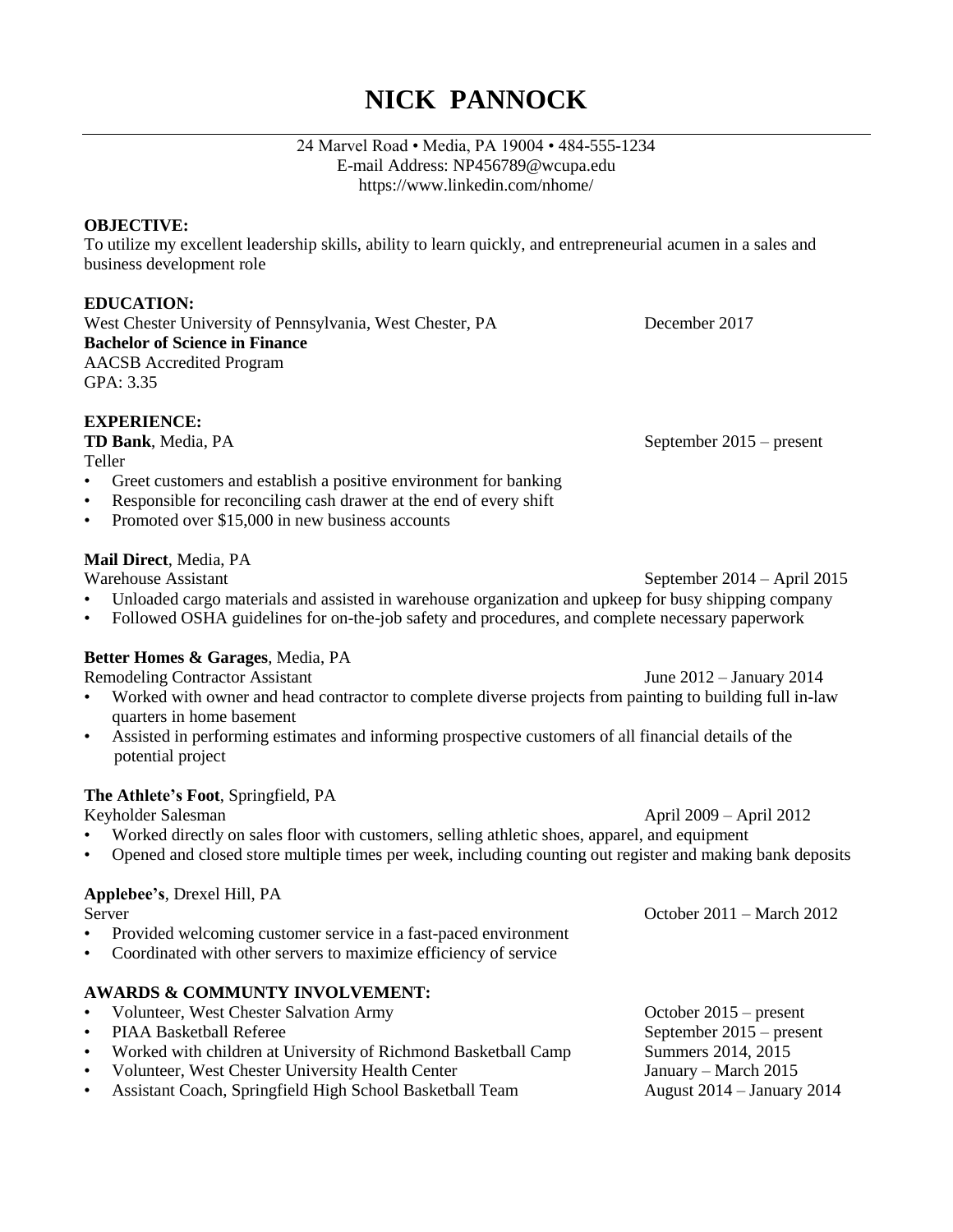## **Juana Fernandez**

123 Ram Road West Chester, PA 19383 JS123456@wcupa.edu (484) 423-6543

## **EDUCATION: West Chester University of Pennsylvania, West Chester, PA 5/2017** • Bachelor of Science in Mathematics • Concentration in Actuarial Science GPA 3.72, Dean's List **EXPERIENCE: Assistant, State Farm Insurance Agency, Pottstown, PA 6/2015-Present** • Provide basic service and support to existing policyholders via phone Learn various aspects of independent agency operation Assisted owner with claims, invoices and administrative projects **Intern, City of West Chester, West Chester, PA 9/2015-12/2015** Assisted the Head Risk Manager with workers compensation claims, litigations, contracts, procurement invoices Analyzed data of ongoing Historic Courthouse Renovation project **Camp Counselor, YMCA, West Chester, PA** Seasonal 6/2013-6/2015 Engaged children, ages 4-10, in various developmental activities Organized games and events to encourage social interactions among children • Collaborated with two other Program Coordinators to create weekly learning themes **Cashier, Giant Foods, West Chester, PA 8/2012-6/2015** • Provided quality service to all customers at the store • Maintained an accurate register with a variety of sales during each shift Adapted work routine by assisting other departments as needed **ACTIVITIES: Treasurer, Actuary Society of West Chester University, West Chester, PA 9/2015-Present** Attend all weekly meetings and participate in professional development activities Keep track of all expenses and budget of \$2000 for the academic year Assist in coordinating fundraiser that raised \$500 for local food pantry **Member, American Sign Language Club, WCU, West Chester, PA 9/2015-Present** • Build on and practice ASL skills for up to 5 hours per week

• Participate in events to advocate for the Deaf Community

## **SKILLS:**

- Proficient utilizing Microsoft Word, Excel, PowerPoint and SPSS
- Worked an average of 15 hours per week while maintaining full time student status
- Strong communication and teamwork skills